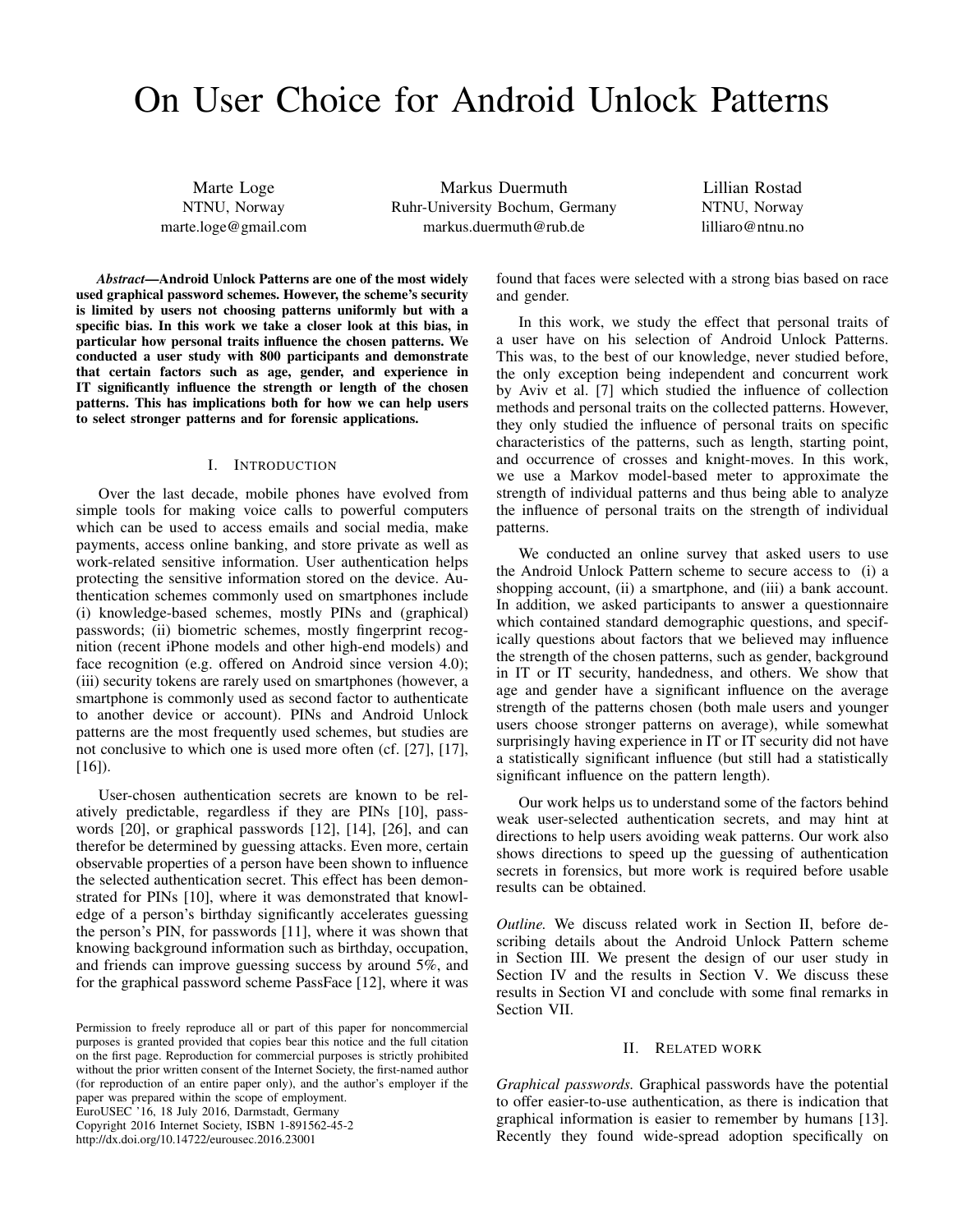mobile devices, as they are particularly well-suited for touchscreen use, while text-based passwords are much less suited for devices without a physical keyboard.

The first description of a graphical password scheme goes back to a patent by Blonder [8], which describes a scheme where a user needs to select specific points in an image. This scheme is an example for a *cued-recall based scheme*, other examples include BDAS [15] and PassPoints [29], [30], [31]. Presumably the most widely used cued-recall based scheme is Windows Picture Password, which is quite similar to Blonder's original proposal and to the PassPoints scheme.

The classical example for a *recall-based graphical password scheme* (without a cue) is the draw-a-secret scheme (DAS) [19], where one draws free-handed on a grid. In 2007, Tao and Adams [23] modified this original idea by snapping the drawn lines to the intersections of a grid, thus removing many of the problems of ambiguities of the DAS scheme and making it much easier to use, calling the resulting scheme Pass-Go. This scheme was adopted, with some restrictions, for use in the Android mobile phones in 2008, which we will describe in more detail in Section III.

Finally, *recognition-based schemes* are based on recognizing a previously seen object, instead of recalling information. One of the classical examples is the PassFace scheme, where the user selects several pictures of faces, and has to select these faces among a number of decoy images for authentication. Several related schemes have been deplored, but to the best of our knowledge there is no scheme with significant adoption.

*Security of graphical passwords.* For the DAS scheme, Oorschot and Thorpe [24] analyzed the security based on mirror symmetric fragments. They constructed dictionaries that improve guessing attacks against graphical passwords and estimated the realistic space of passwords being exponentially smaller than the theoretical space. Jermyn et al. [19] analyzed the security of the DAS scheme for computer-generated passwords. However, computer-generated passwords are in practice only used for very few accounts, problems being user acceptance and low usability.

For the PassPoints scheme, Dirik et al. [14] investigated the distribution of user's choices and found substantial bias based on data collected from human users. Thorpe and Oorschot [25] used a more involved method and used click-points collected in a user-study to seed automated methods for predicting likely click-points, further facilitating and improving this kind of attack. Zhao et al. [32] evaluate the security of the graphical password scheme used in Windows 8 and propose effective guessing algorithms against them.

*Android Unlock Patterns.* Uellenbeck et al. [26] evaluated the security of Android Unlock patterns and found substantial bias both in the starting point as well as the path chosen by users. They precisely quantified the security of the scheme and found its security to be lower than that of a uniformly chosen 3-digit PIN. They additionally evaluated the influence of a changed layout and found that layout changes indeed have a substantial influence on the security, even with the same number of nodes. The security of variants was also studied by Aviv et al. [4], who compared Android Unlock Patterns both on the standard  $3 \times 3$  grid and on a  $4 \times 4$ , and found a very limited increase of security on the larger grid. Arianezhad et al. [3] evaluated a gaze-based variant of the scheme using an eye-tracker, and reported statistics about start- and end-points, frequent stroke directions, and similar for several arrangement of contact points.

The influence of strength meters on user-choice for Android Unlock Patterns was tested by Andriotis et al. [1] and by Song et al. [21], who used a very elaborate study setup.

Attacks beyond guessing attacks were considered by Aviv et al. [5], who used "smudges" left on the smartphone screen while entering a pattern to reconstruct the user's secret. Andriotis et al. [2] extended this attack by incorporating statistics about patterns typically chosen by users. The accelerometer built into basically all modern smartphones was shown [6] to leak (partial) information about PINs and patterns entered on a smartphone. Von Zezschwitz et al. [28] measured and compared the usability of (assigned) PINs and Android Patterns under a realistic setting over three weeks.

*Individual aspects and security.* A particularly interesting aspect is to what extent the authentication secret is influenced by the person choosing it. Specifically, if observable characteristics of a person influences the secret this can potentially be used to speed up guessing attacks. For text-based passwords, Bonneau [9] found different entropy values for different groups of users. However, due to his data collection method he was unable to look at specific password choices and only observed the resulting distribution of choices, so he could not investigate any further details such as the cause for the differences in strength. Castelluccia et al. [11] found that incorporating a few publicly available datapoints about a user can increase the chance of guessing a password correctly by approx. 5%. In the context of graphical passwords, specifically for the PassFace scheme, Davis et al. [12] showed that the bias in choosing faces significantly depends on gender, race, and subjective beauty of the face.

The work closest to our work is recent and independent work by Aviv et al. [7]. They studied the influence of both collection methods and personal traits on the collected patterns. However, they only reported the influence of personal traits on specific characteristics of the patterns, such as length, starting point, and occurrence of crosses and knight-moves, and did not report on the influence of these traits on the actual strength of individual passwords.

# III. ANDROID UNLOCK PATTERNS

Next we give a brief introduction to the Android Unlock Pattern scheme and describe the pattern strength meter that we used.

# *A. Description*

Android Unlock Patterns (AUP) are a restricted variant of the Pass-Go scheme [23], which in turn goes back to Draw-A-Secret (DAS) [19], one of the early graphical password schemes. They were introduced in 2008, are available on all current Android phones, and are widely used. The most common design, which will be used throughout this paper, uses 9 points arranged in a  $3 \times 3$  grid. The user selects a path through these points according to the following rules: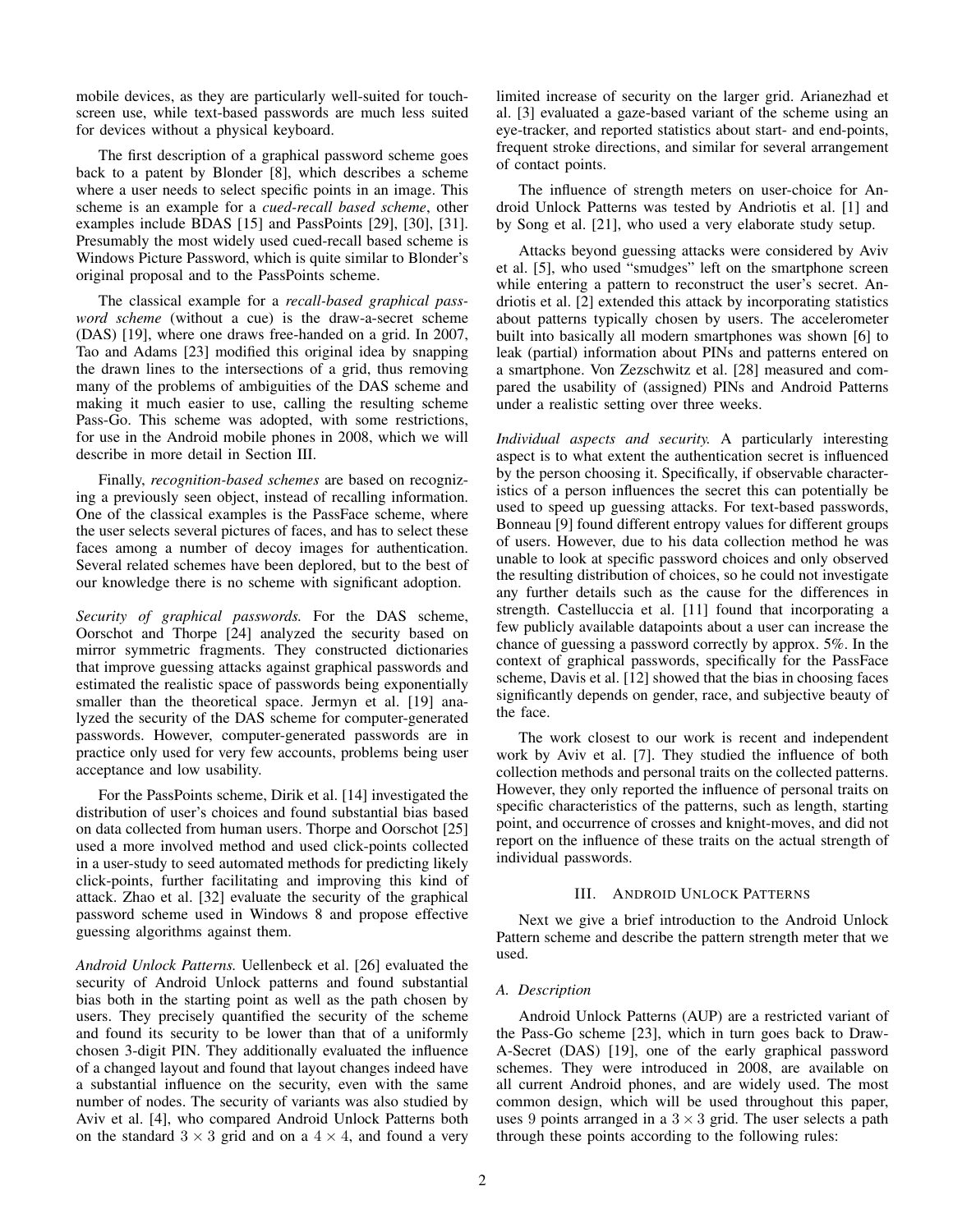

Fig. 1. Points reachable from the top-left node.



Fig. 2. Strength meter examples with score 0.0361 (left) and  $0.114 \cdot 10^{-4}$ (right).

- (i) At least four points must be selected,
- (ii) No point can be selected more than once,
- (iii) Only straight lines are allowed, and
- (iv) All points along a path will be connected (unless it was selected before).

The first rule ensure a certain minimal strength of the resulting patterns, albeit little is known about the exact implications on pattern strength. The other rules presumably resolve ambiguities from graphical representations of the patterns, potentially increasing usability. Figure 1 demonstrates the points reachable from the top-left starting position.

# *B. Measuring pattern strength*

One can easily enumerate all possible patterns that adhere to the above rules and determine there are 389 112 valid patterns. However, users do not choose their patterns uniformly from this set, and previous work [26] has established that the resulting strength fall substantially short of the theoretical maximum. Different approaches have been used to determine the strength of patterns. We adapt the approach by Uellenbeck et al. [26], which is based on Markov models. We will describe this approach in the sequel.

*Markov Models.* Markov models are based on the observation that subsequent tokens, such as letters in normal text or nodes in the Pass-Go scheme, are rarely independently chosen by humans, but can often be quite accurately modeled based on a short history of tokens. For example, in English texts, the letter following a  $t$  is more likely to be an h than a  $q$ , and for the Pass-Go scheme, nodes which are close to the current node are more frequently chosen than distant ones. In an ngram Markov model one models the probability of the next token in a string based on a prefix of length  $n - 1$ . Hence, for a given sequence of tokens  $c_1, \ldots, c_m$ , an n-gram Markov

model estimates its probability as

$$
P(c_1, ..., c_m)
$$
  
=  $P(c_1, ..., c_{n-1}) \cdot \prod_{i=n}^{m} P(c_i|c_{i-n+1}, ..., c_{i-1}).$  (1)

The required *initial probabilities*  $P(c_1, \ldots, c_{n-1})$  and *transition probabilities*  $P(c_n|c_1,\ldots,c_{n-1})$  can be determined empirically from the relative frequencies from training data. One commonly applies further post-processing to the raw frequencies: So-called *smoothing* tries to even out statistical effects, in particular it avoids relative frequencies of 0, as these would yield an overall probability of 0 regardless of the remaining probabilities.

*Strength-estimation using Markov models.* We use Markov models to estimate the probabilities of patterns, and use those probabilities as approximations for their strength. We closely follow the techniques used by Uellenbeck et al. [26]. Their best results were obtained using 3-grams, Laplace smoothing, and using the maximum amount of data available. We train the model on the data collected by Uellenbeck et al. This data was collected in an "adversarial setting", where users chose patterns to protect an account, and were instructed that the account is under attack by other participants. This setup yields one "defensive" pattern, which is used to protect one's account, as well as five "offensive" patterns, used to attack other accounts, per user. We used both the "defensive" and "offensive" dataset, overall more than 600 patterns. In particularly, the model is trained on data which was independently collected from the data that we are considering in this work.

These estimated probabilities  $\hat{p}$  can be used directly as a strength measurement. However, a more readable measure is  $-\log(\hat{p})$ , where logarithms are to basis 2. We use this strength measure throughout this work.

Other strength estimators have been used in previous work. All three are based on readily observable characteristics of the patterns. The meter by Sun et al. [22] uses length, length of the drawn pattern, and the number of intersections. The meter by Andriotis et al. [1] uses the length, number of knight moves, number of overlaps, starting point, and number of changes in direction. The meter by Song et al. [21] uses length, number of intersections, and "non-repeated segments". However, in all three cases there is no theoretical foundation or evaluation for the accuracy of the computation. Thus we refrain from using these metrics.

### IV. USER STUDY

Next we describe the design and pre-testing of our online study.

#### *A. Study design*

We used an online study to collect patterns for the subsequent analysis. Participants were recruited via mailing lists, social networks, and word of mouth. This has the advantage of reaching a relatively large number of participants in a short time, but has the disadvantages that we had little control over participants while filling in the survey (which was mitigated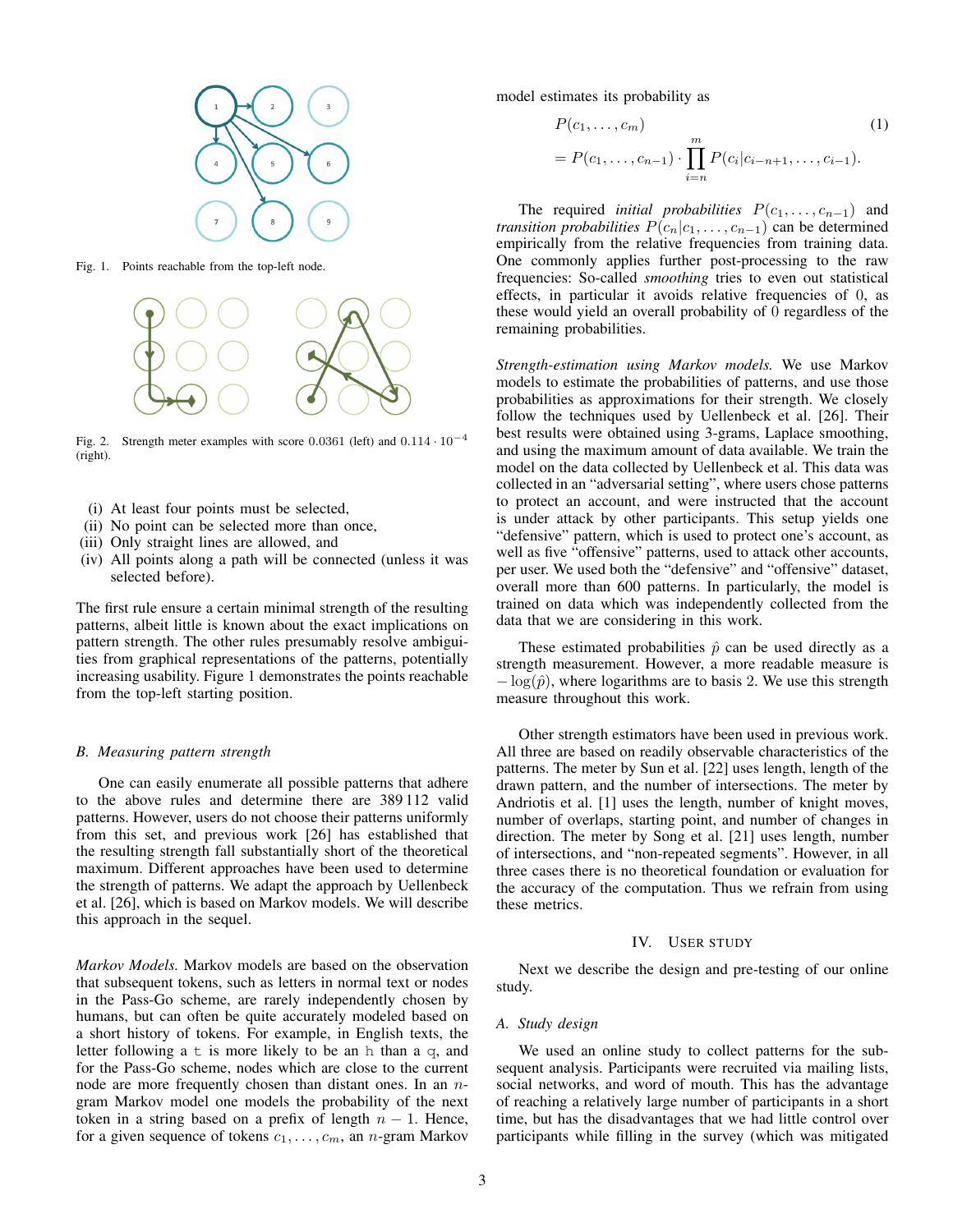by rigorous testing of the survey) and little control over the selection of participants (see Section IV-C for statistics about the participants). Data was collected between February and March of 2015 over a time span of 4 weeks.

Different input methods (touchscreen, mouse, pen-onpaper, ...) used by the participant may have an effect on the patterns chosen. For example, using a mouse cursor may allow for a finer control and might facilitate input of more complicated patterns, e.g., those that contain a "knight move". So we wanted to ensure that the users use a smartphone when participating in the study. We used a third-party package<sup>1</sup> to block participants that were not on a mobile device. The package uses a number of heuristics to decide on the device type, including scanning the user agent string transmitted by the participant's browser for specific keywords (such as "mobile", "android", "windows ce", "LG", "wap1.",...), and detecting mobile versions of browsers.

We also wanted to make the study easy to access, specifically without requiring the user to install any additional software. We opted for an HTML/JavaScript web application together with the django/python framework. This means the survey can be accessed using any modern web-browser installed on smartphones, and the look-and-feel can be modeled very similar to that of Android Unlock Patterns, without being restricted to Android Phones.

The survey was structured in four stages: (i) General information, (ii) Short introduction to Android Unlock Patterns, (iii) Pattern collection, and (iv) Questions on demographics and device. We provide more information about these stages in the following sections.

*Information.* When entering the survey, all participants were presented with a brief introduction to the study, its goals and purposes, the data usage policy, and the researchers behind the project. More detailed information is linked from this screen. No data is collected before a visitor decides to participate by pressing "Start Survey" as illustrated in Figure 3(a). Clicking the green button starts the study.

*Introduction to Android Unlock Patterns.* Before starting the pattern collection, we need to ensure that participants are familiar with the scheme. Therefore, on the next screen (Figure 3(b)) we provide a brief explanation, and give the participant the possibility to start a more comprehensive training (by pressing "Start training") or continue with the survey (by pressing "Skip training"). In training mode (see Figure 5(c) in the appendix), the participant can test creating patterns as often as she likes, and optical feedback is provided on the validity of the chosen patterns. After selecting "Continue survey", the participant leaves the training mode and continues with the pattern collection as described in the sequel.

*Pattern collection.* In the main stage of the study, we ask the participants to create three different patterns for three different scenarios. One pattern for protecting an shopping account, one for unlocking a smartphone, and a third one for protecting a banking account. Those were presented in randomized order. There are two reasons why we ask each participant to create three different patterns: First, this puts pattern creation in a context. The scenarios were selected to cover different situations with different (perceived) security requirements. Thus we avoid problems that one user creates a relatively weak pattern assuming a context with low security requirements (e.g. as she is using the scheme for her smartphone and doesn't value the data on her smartphone very high), whereas another participant assumes a context with high security requirements. Second, we hope this prevents, to some extent, data being submitted by participants that just are curious about the survey and rush to finish the survey, introducing noise into the collected dataset.

The pattern selection step follows the original implementation on Android phones as closely as possible. (Note that, while being functional equivalent, the visual appearance of different Android versions can differ quite a lot.) In a first step, a user selects a pattern that meets the requirements (Figure  $3(c)$ ). If a selected pattern fails to meet these requirements, we give visual feedback, as well as a textual description of the condition the pattern failed to meet (see Figure 6(e) in the appendix). Once the user selected a valid pattern, in a second step she is required to confirm this pattern by re-typing it. If the confirmation fails, the system gives visual feedback and allows the participant to try again. If she ultimately fails to re-type the correct pattern, it is possible to go back and create a new pattern. The typeand-re-type approach is the same process used when creating a pattern on a Android device. There are several positive aspects by requiring the respondent to re-type the selected pattern before being able to proceed in the survey. First, it stops users that want to rush through the survey without making an effort to submit an honest answer. Second, it also puts the respondent in a situation where it is needed to create a pattern that is possible for the respondent to actually remember, which is an obvious requirement for real-world patterns.

*Demographic questions.* Finally, we ask several questions about the participant's demographics as well as the used device. One example screen is shown in Figure 3(d), see Figure 7 in the appendix for a more complete list. In the survey, we ask

- for a subjective assessment of the *hand size of the respondent* based on their gender, ranging from small to extra large, illustrated by icons labeled S, M, L, XL;
- for handedness of the participant using labeled icons for left and right;
- for a subjective assessment of the *screen-size* of the device used, with options S, M, L;
- *which hand is used holding the device* during creation of patterns;
- which *finger was used* when creating the patterns, options were thumb, index finger, other;
- for the usual *reading/writing direction* of the participant, illustrated by an arrow, written text, and an example, options were left-to-right, right-to-felt, and top-to-down;
- for the participant's *gender*, using icons for male and female;
- for the participant's *age*, using a numerical input field;
- if the participant has *experience in IT or IT security*, as a yes-no question;
- for the current type of *screenlock in use*, if any;
- if the participant has any experience with pattern locks as a yes-no question;

<sup>1</sup>https://code.google.com/archive/p/minidetector/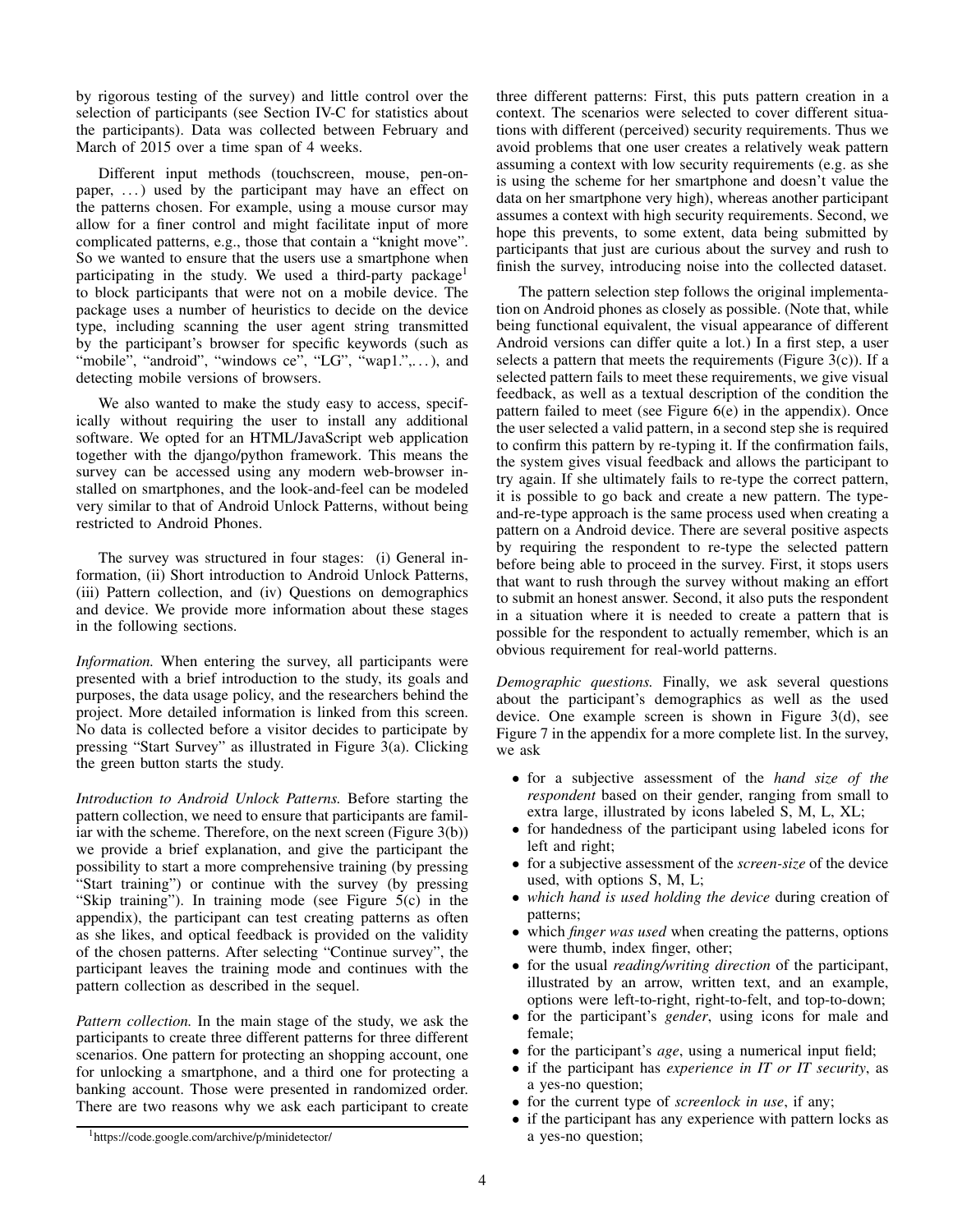

Fig. 3. Selected screens of the survey. More screens are provided in the appendix.

- for the *mobile OS* on the used smartphone (to simplify this task we tried to automatically detect the OS and asked the question "Is this the mobile operating system on your mobile?"), options were yes, no, I don't know;
- for the *country of origin* of the participant.

We used icons instead of textual lists of alternatives. Our main target device are smartphones, and we believe that icons are easier to interact with on those devices. Icons specifically make it easier for non-natives to quickly complete the survey, and several respondents of a pre-test told us it's more fun to complete the survey with icons. The icons were tested in a pretest, see Section IV-B. One final screen thanks the participants for their time.

# *B. Pre-test: Testing the survey*

We tested the survey in a controlled environment before releasing it to the public, where we would have little control over the participants. Specifically important for us was testing if the chosen icons where understandable to a broad audience. So even before the pre-test we ran a separate test for the icons only. Test subjects were 12 students, 5 female and 7 male. We showed them the icons used, without the question provided (whereas in the study the questions were stated in English). The only questions that caused some irritation were about the screen lock usage, where some symbols were not readily understandable (we replaced it with a textual list to choose options from), and the question about reading/writing direction, where we added explanation in textual form.

The actual pre-test was conducted with 10 students (5 female, 5 male, a majority with an background in IT or IT Security), in-lab but using their own device. The participants were told (i) to speak aloud during the test about their thoughts and reasons for their choices, (ii) that the test was not about their ability to finish the test, (iii) that they could quit the test at any time if they felt uncomfortable.

Based on the feedback provided by the participants while they interacted with the test we made the following changes to the design (Figures 3, 5, 6, 7 show the final version of the study):

- We simplified the drop-down menu for the country selection, as the original one had graphical flags for each country, which made the component slow and thus hard to use on some devices
- The text for the IT Security question was re-formulated and clarified.
- For the reading/writing direction question we added a textual description and examples to clarify the icons.
- For the screen lock question we replaced the icons with text.
- For the hand-size question, we added that the assessment should be compared to people of the same gender.
- Originally participants did not have to re-type their patterns, and we added that.

# *C. Participants*

A total of 802 respondents completed the whole survey, and 296 more respondents started the survey but did not complete it (81 left before entering any data, 204 started selecting patterns but quit before reaching the questionnaire, and 11 respondents completed creating patterns but did not complete answering questions). Table I provides a summary of the respondents. As some of the respondents did not answer all demographic questions, some questions have more than 802 answers. A majority of the participants was male (66%), between 20 and 29 years old (62%), has some background in IT or IT security (59%), and is from Norway (64%) or the United States (14%). This is a consequence of the recruitment process via social networks and mailing lists, which addressed a proportionally higher number of students and IT security experts. About 88% of the participants is right-handed, which roughly agrees with estimates in the literature [18]. The vast majority reads and writes from left-to-right (98%), which is a consequence of the predominantly western population; we did not use this feature in the following analysis.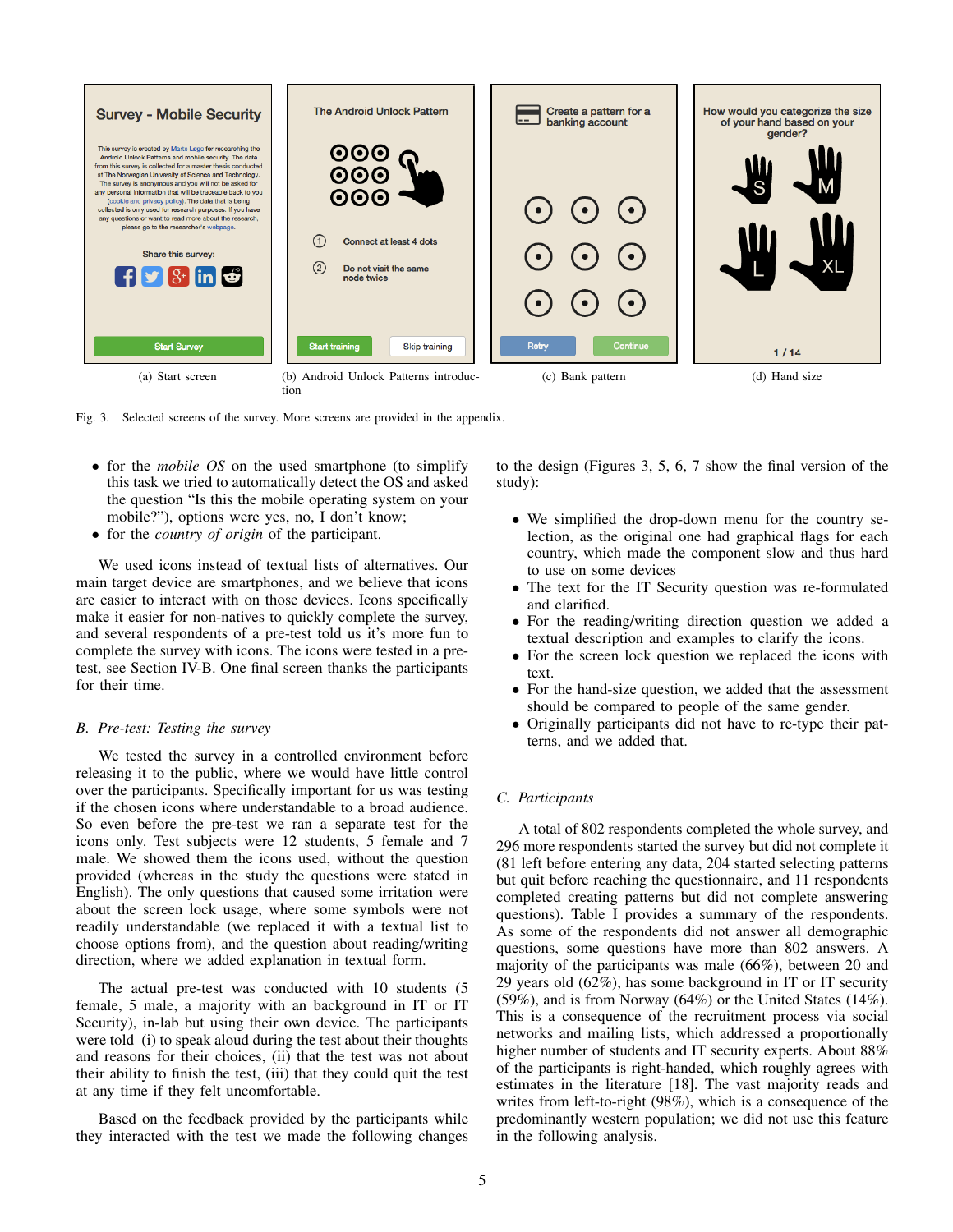|                        |                   | Total          | In $%$ |
|------------------------|-------------------|----------------|--------|
| Gender                 | male              | 529            | 66%    |
|                        | female            | 278            | 34%    |
| Handedness             | right             | 690            | 88%    |
|                        | left              | 97             | 12%    |
| IT or IT security      | expert            | 470            | 59%    |
|                        | non-expert        | 332            | 41%    |
| Writing-orientation    | $left-to-right$   | 792            | 98%    |
|                        | right-to-left     | 8              | $1\%$  |
|                        | top-to-bottom     | $\overline{7}$ | $1\%$  |
| Age                    | $16-19$           | 22             | 3%     |
|                        | $20 - 24$         | 331            | 41%    |
|                        | $25-29$           | 169            | 21%    |
|                        | $30 - 34$         | 96             | 12%    |
|                        | 35-39             | 82             | 10%    |
|                        | 40-49             | 73             | 9%     |
|                        | $50+$             | 30             | $4\%$  |
| Hand-size              | small             | 103            | 13%    |
|                        | medium            | 406            | 50%    |
|                        | large             | 255            | 31%    |
|                        | extra-large       | 49             | 6%     |
| Country                | Norway            | 517            | 64%    |
|                        | USA               | 115            | 14%    |
|                        | Germany           | 33             | $4\%$  |
|                        | Czech Republic    | 31             | $4\%$  |
|                        | UK                | 22             | 3%     |
|                        | Russia            | 13             | 2%     |
|                        | Rest $(<10$ each) | 75             | 9%     |
| Total $\overline{(*)}$ |                   | 802            | 100%   |

TABLE I. STATISTICS OF THE PARTICIPANTS.  $($ <sup>(\*)</sup> NOTE THAT 802 PARTICIPANTS COMPLETED THE ENTIRE STUDY, BUT A FEW PARTICIPANTS ANSWERED SOME QUESTIONS BEFORE LEAVING. THUS SOME QUESTIONS HAVE MORE THAN 802 ANSWERS.)

|                   |                 | Total | In $%$ |
|-------------------|-----------------|-------|--------|
| Screenlock in use | Android Pattern | 202   | 31%    |
|                   | 4-digit PIN     | 237   | 36%    |
|                   | Fingerprint     | 116   | 18%    |
|                   | Password        | 44    | 7%     |
|                   | slide-to-unlock | 28    | $4\%$  |
|                   | Other           | 28    | $4\%$  |
| Screensize        | Small           | 108   | 13%    |
|                   | Medium          | 532   | 65%    |
|                   | Large           | 173   | 21%    |
| Mobile OS         | Android         | 464   | 58%    |
|                   | iOS             | 321   | 40%    |
|                   | Windows         | 16    | 2%     |
|                   | Blackberry      |       | $0\%$  |
| <b>Used AUP</b>   | Yes             | 526   | 65%    |
|                   | No              | 278   | 35%    |
| Total             |                 | 802   | 100%   |

TABLE II. STATISTICS OF THE DEVICES USED BY THE RESPONDENTS

#### *D. Ethical considerations*

The ethics committee of NTNU approved the study and the respective contact person was informed. While there is no ethics committee covering this type of user studies at Ruhr-University Bochum (RUB), federal law and privacy regulations must be obeyed. This study complies with these strict regulations. The data we collect about a participant cannot be linked back to a respondent, as the data is in quite broad categories only. We did not collect any identifiers (IP, device ID, name, or similar), and did not use third-party components that still may log such data. Before any data is recorded the respondents are informed about the purpose of the survey and how the contributed data will be managed, and that they can leave the survey at any time.

#### V. ANALYSIS AND RESULTS

Next we describe the results of analyzing the collected patterns.

| Scenario   | All  | AUP experience | No AUP experience |
|------------|------|----------------|-------------------|
| Shopping   | 7.06 | 6.81           | 7.15              |
| Smartphone | 6.45 | 5.95           | 7.39              |
| Bank       | 8.08 | 8.19           | 7.69              |

TABLE III. MEDIAN OF PATTERN CREATION TIMES (IN SEC).

#### *A. Methodology*

Most statistical significance test are performed on strength scores. As there is no reason to believe these follow a normal distribution (in fact a Shapiro-Wilk-Test rejects the null hypothesis of normality with  $p < 10^{-15}$ ), we use the Mann-Whitney U-Test for significance testing and Spearman's rank correlation for correlations on strength scores. Similarly, the Shapiro-Wilk-Test rejects the null hypothesis of normality for both the time to choose a pattern and the length of patterns, thus we use the Mann-Whitney U-Test in these cases as well. As we run several tests against the same dataset we use Bonferonni correction. We claim statistical significance for  $p < 0.05$ , and we indicate possible significant interest for  $p < 0.10$ . We indicate these in the tables with (\*\*) for  $p < 0.05$ and (\*) for  $p < 0.10$ .

Note that, even though we collected three patterns per user (for the three different scenarios), we never use more than one in the comparison, as we test the results for each (fictive) scenario separately.

# *B. Results for the entire population*

First, we report some results for the entire population.

*Pattern creation time.* The time required to complete a task is one fundamental aspect of the usability of an (authentication) system. We measured the pattern creation time from when the empty grid was displayed on the screen until the user submitted the pattern (separately for each scenario). Table III gives the median creation times for each of the three scenarios that we tested, both for the entire set of users as well as for the subsets of those who reported previous experience with AUP and those that reported no previous experience. (We use the median for its robustness to outliers, as we have encountered some outliers that presumably started the creation process, waited a while, and only returned to their device much later.)

The creation times differ with the (fictive) scenario; it is lowest for the smartphone unlock scenario (6.45 sec), middle for the shopping scenario (7.06 sec), and highest for the bank scenario (8.08 sec). All three differences are statistically significant (as a Mann-Whitney U-Tests show: Shopping vs. Smartphone  $p = 0.026736$ , Shopping vs. Bank  $p < 10^{-5}$ , Smartphone vs. Bank  $p < 10^{-12}$ .) This gives an indication that the (fictive) scenarios used in the study have actually influenced the participants. Also, this gives indication that users invest more effort for accounts with higher (perceived) security requirements, and we will see in the sequel that this increase in effort actually leads to patterns with higher strength.

Interestingly, we find no clear difference in creation times between participants that report experience with the Android Unlock Pattern scheme and those that report no experience. Both for the Shopping and the Bank subsets, we find no significant differences ( $p = 1$  in both cases), only in the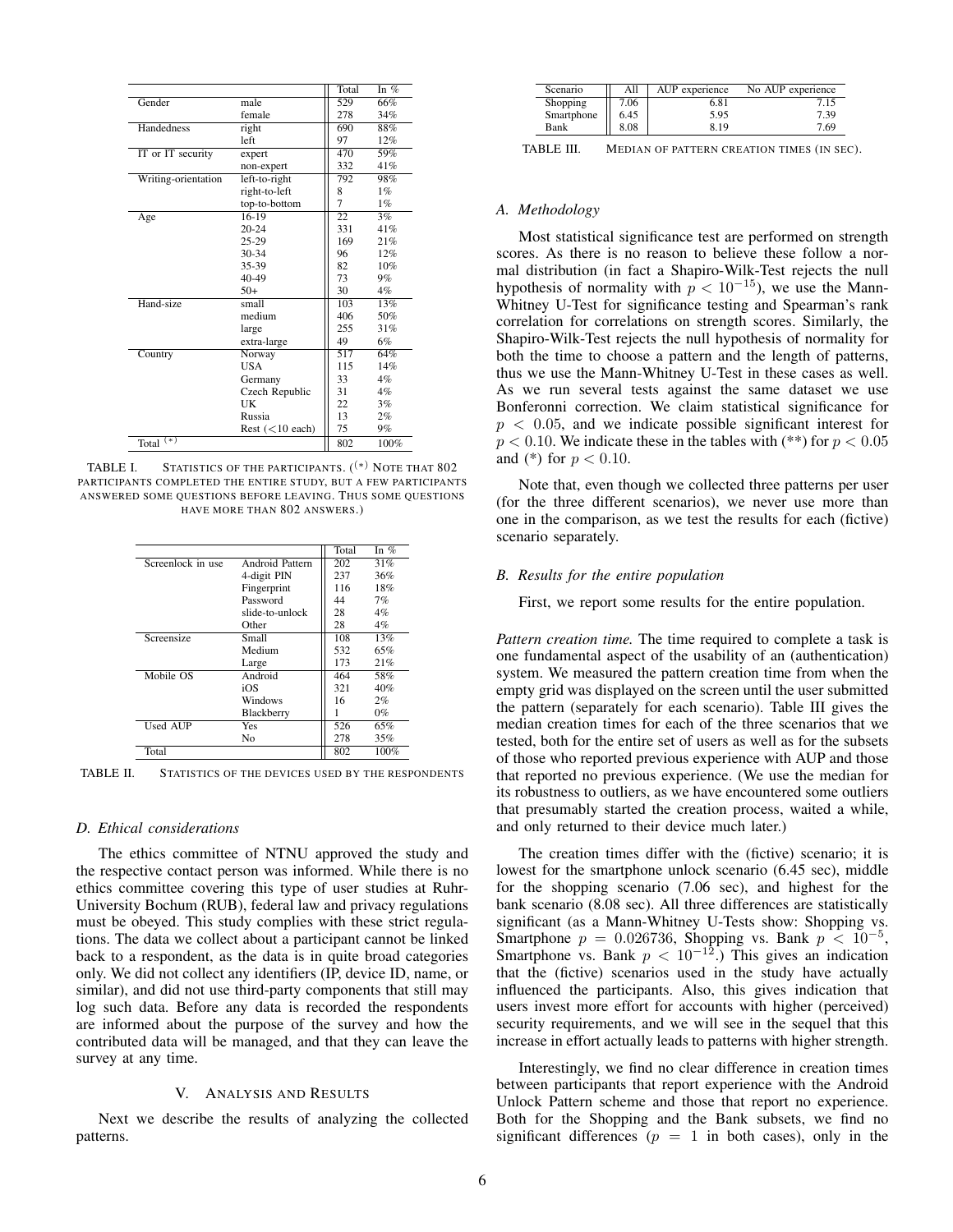|                      | Shopping | Smartphone | Bank  | All   |
|----------------------|----------|------------|-------|-------|
| #Patterns            | 841      | 842        | 838   | 2521  |
| Avg. Size            | 5.541    | 5.398      | 5.920 | 5.619 |
| Avg. Length          | 5.050    | 4.920      | 5.666 | 5.212 |
| Avg. # Intersections | 0.210    | 0.1769     | 0.433 | 0.273 |
| Avg. Overlaps        | 0.0178   | 0.014      | 0.023 | 0.018 |
| Min.                 | 2.16     | 2.16       | 2.16  | 2.16  |
| 1st Ou.              | 5.84     | 5.85       | 6.72  | 6.18  |
| Median               | 7.98     | 8.16       | 9.35  | 8.42  |
| Mean                 | 8.86     | 8.88       | 10.40 | 9.37  |
| 3rd Ou.              | 11.12    | 11.17      | 13.11 | 11.72 |
| Max.                 | 32.11    | 33.19      | 34.82 | 34.82 |

TABLE IV. BASIC STATISTICS FOR THE PATTERN STRENGTH.

Smartphone scenario the difference is significant  $(p < 10^{-5})$ . It is unclear to us why the smartphone scenario behaves differently than both other scenarios.

*Pattern strength.* Table IV shows the average and median strength of the patterns in the three sets that we collected, as well as several other statistics about the patterns. The (median) strength of the collected patterns differs for the different scenarios, even though they were purely fictional and no consequences followed from it. The strength of the patterns in the Bank scenario were significantly stronger than those in the Shopping scenario ( $p < 10^{-8}$ ) and those in the Smartphone scenario ( $p < 10^{-7}$ ), while there was no significant difference between the Shopping and Smartphone scenario ( $p = 1$ ).

*Bias of the patterns.* Is has been demonstrated before (e.g. [26], [4], [7] and others) that patterns chosen by humans are biased. To facilitate comparisons with previous work we give some statistics about the structure of the observed patterns in the sequel.

Two aspects that can be used to observe this bias are the distribution of the starting point and the bias of the observed n-grams. The distribution of the starting point is shown in Figure 4(a). This distribution is similar to previously reported numbers: The top-left node is the most frequent one with 44% starting at this particular node (Uellenbeck et al.: 43%), followed by the top-right with 15% (Uellenbeck et al.: 9%) and bottom left with 14% (Uellenbeck et al.: 18%), the remaining nodes ranging from 2% to 9% (Uellenbeck et al.: 2% to 8%).

The most frequent 3-grams are shown in Figure 4(b), where the left figure shows the most frequent 3-grams. The similarities with previous work are striking and show a clear tendency to avoid the middle node, as well as selecting nodes with Euclidean distance one as next node.

A further source of bias is introduced by frequent patterns that resemble common symbols, specifically letters from the Latin alphabet. We inspected the dataset for occurrences of "letters", and found that 385 out of 3393 patterns (11.4%) resembled a letter. Figure 4(c) shows the most frequent cases that we found in the dataset. The most frequent letters where three different versions of the letter "L", as well as "Z", "O", "S", and "U".

#### *C. The influence of personal traits*

Next, we present our main results on the influence of specific traits of the user on the resulting pattern strength. An overview can be found in Tables V and VI.

|                 |                 | p                                |
|-----------------|-----------------|----------------------------------|
| Female          | Male            |                                  |
| 5.30 7.66 10.18 | 5.85 8.15 11.83 | 0.1082                           |
| 5.66 7.57 10.06 | 6.02 8.47 11.72 | $0.0204$ (**)                    |
| 6.47 8.50 11.38 | 6.89 9.79 13.42 | $0.0042$ (**)                    |
| Left            | Right           |                                  |
| 5.28 7.66 10.55 | 6.07 8.10 11.39 | 0.8939                           |
| 5.62 7.84 11.06 | 6.02 8.29 11.22 |                                  |
| 6.43 8.90 12.05 | 6.88 9.53 13.21 | 0.2570                           |
| yes             | no              |                                  |
| 5.85 8.15 11.65 | 5.48 7.66 10.27 | 0.1577                           |
| 5.90 8.29 11.80 | 5.76 7.86 10.06 | $0.0725$ (*)                     |
| 6.92 9.43 13.14 | 6.46 9.09 12.57 | 0.3205                           |
|                 |                 | 1st Quart. / Median / 3rd Quart. |

TABLE V. PATTERN STRENGTH FOR DIFFERENT SUBGROUPS.

|            |           | р              |
|------------|-----------|----------------|
| Age        |           |                |
| Shopping   | $-0.0803$ | 0.1578         |
| Smartphone | $-0.0435$ |                |
| Bank       | $-0.1123$ | $0.00986$ (**) |
| Handsize   |           |                |
| Shopping   | 0.0175    |                |
| Smartphone | 0.0408    |                |
| Bank       | 0.0264    |                |

TABLE VI. PATTERN STRENGTH FOR DIFFERENT SUBGROUPS.

*Gender.* We found that gender has a significant influence on the pattern strength in the categories Smartphone and Bank ( $p = 0.0204$  and  $p = 0.0042$ , respectively), where female participants chose weaker patterns. The influence in the Shopping scenario is not significant ( $p = 0.1082$ ) (see also Table V). Digging deeper, we see that this is at least in part explained by differences in the patterns length chosen by the participants: female participants choose significantly shorter patterns in the Shopping scenario ( $p = 0.0060$ ) and in the Bank scenario ( $p = 0.00072$ ), but not in the Smartphone scenario  $(p = 0.721)$ . Length is one of the more intuitive factors for pattern strength that should be accessible to a broad audience, but is obviously not the only one.

*Handedness.* We speculated that the handedness of a participant could have an influence on the chosen patterns, as certain points might be easier to reach than others. This could have an effect on the strength of the chosen patterns. However, we found no significant difference in pattern strength for both groups (see Table V).

*Experience with IT or IT Security.* We tested the influence of the (self-reported) experience in IT or IT Security on the pattern strength. We found no statistically significant differences, but we found a significant interest (with  $p = 0.0725$ ) for the Smartphone scenario.

This lack of a clear influence was contrary to our expectations and interesting on its own. To better understand this phenomenon, we also considered pattern length and number of intersections, both which are typically associated with stronger patterns. We found a significant influence of experience on the pattern length in the Banking scenario (Shopping:  $p = 0.206$ , Smartphone:  $p = 0.534$ ; Bank:  $p < 0.0001$ ), while there was no significant influence on the number of intersections (Shopping:  $p = 0.218$ , Smartphone:  $p = 0.269$ , Bank:  $p = 1$ ).

While we have no conclusive explanation for this behavior, it seems plausible that users with experience where trying to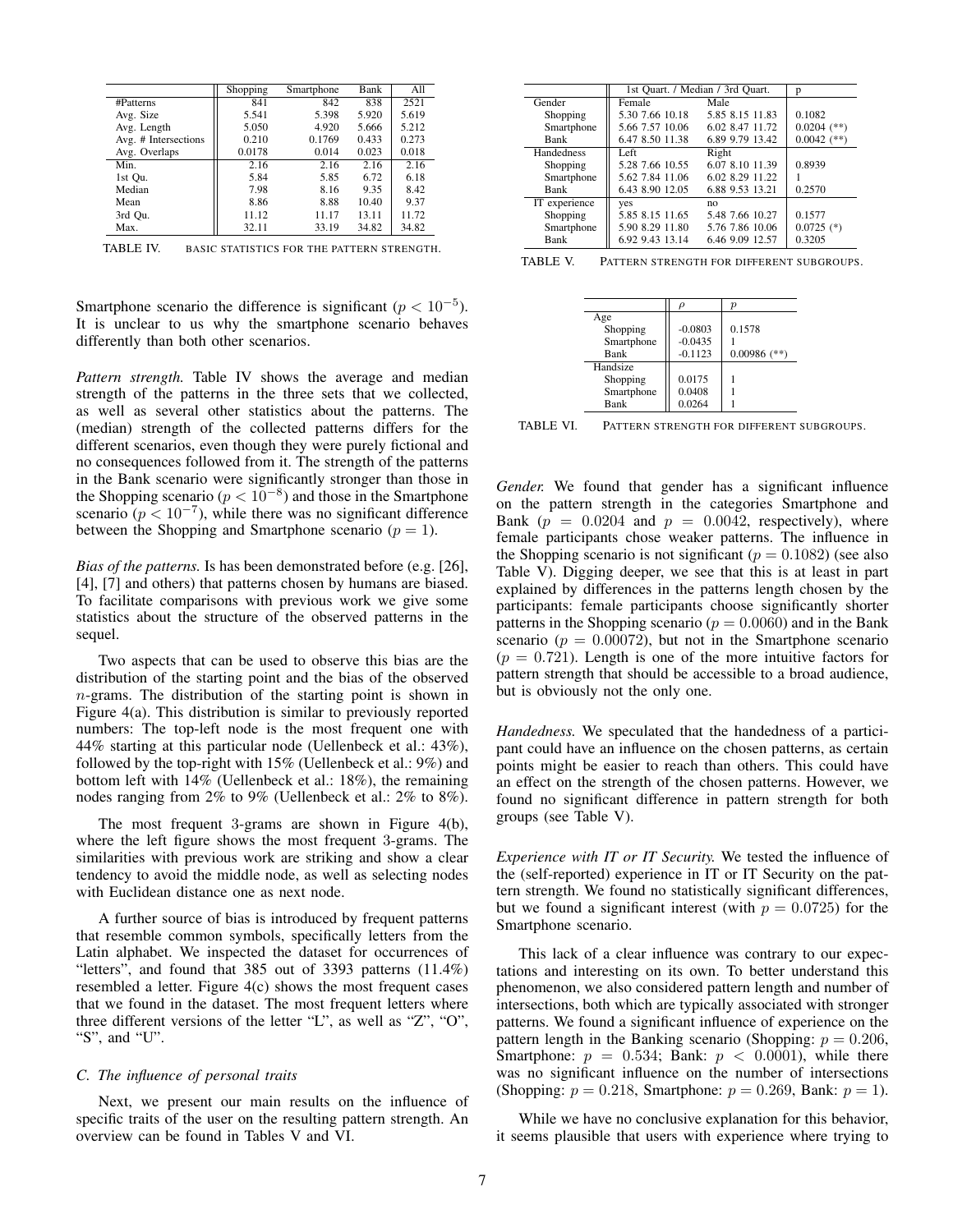

Fig. 4. Basic characteristics of the collected patterns.

choose stronger passwords, but failed in doing so (according to the used strength metric).

*Age.* The age of the participants has some influence on the strength of the patterns (see Table VI). While the correlation in the Shopping and Smartphone scenario was not significant, we found a significant correlation in the Bank scenario  $(p = 0.0264)$ . The correlation factor for the Bank scenario is moderate ( $\rho = -0.113$ ), i.e., older participants tend to choose weaker patterns. One likely explanation is younger people are generally more technology-affine and thus more used to such schemes.

*Handsize.* We assumed that a participant's handsize could influence how well she can draw certain complicated patterns (e.g., patterns including a "knight move"), given that mobile devices usually have a very limited screen-size. However, we found no significant correlation of the (self-reported) handsize on the strength of the chosen patterns (see Table VI).

#### VI. DISCUSSION

Finally, we discuss some limitations and provide an outlook on future work.

# *A. Limitations*

As with all surveys, we rely on the people answering the questions truthfully, and selecting patterns that are realistic. Actually, as our main interest is in comparing strength of different subsets of our dataset, most of our results are invariant to a bias in pattern strength, as long as it affects all collected patterns the same.

As a consequence of our recruitment process via social networks and mailing lists, our participant set is biased towards young (62% are between 20 and 29 years) male (66%) students with a background in IT or IT security (59%) from Norway (64%), thus it does not represent the overall population. As we have seen in Section V-C, specifically age and experience with IT or IT security do influence the pattern strength. However, in the actual comparison the influence of the biased sample should be small, as we are comparing across these subgroups.

#### *B. Future work*

We have seen a clear influence of personal traits of a user on the pattern strength. One obvious question regards other measurable properties of users and their influence on pattern strength. Particularly interesting seems the participant's reading- and writing-direction, which we didn't test due to lack of participants with non-western reading-direction.

While in this work we were only concerned with discovering connections between the overall strength and personal traits, there are two directions for future work using these results. Motivated by these findings, one can construct statistical models for individual patterns of a single user, instead of considering the average strength only. Such models can be used first for helping users choose stronger patterns, taking into account their personality, and second for improving the guessing of patterns for the purpose of forensics.

Finally, it would be interesting to extend our findings to other authentication schemes. While some influencing factors are known (see Section II), we are still lacking a more systematic understanding of those factors.

# VII. CONCLUSION

In this work we have shown that personal traits of a user influence the strength of patterns selected for the Android Unlock Patterns. Specifically we have found statistically significant differences in strength based on age and gender, as well several structural properties of patterns. We believe this work is a step towards a more personal treatment of (graphical)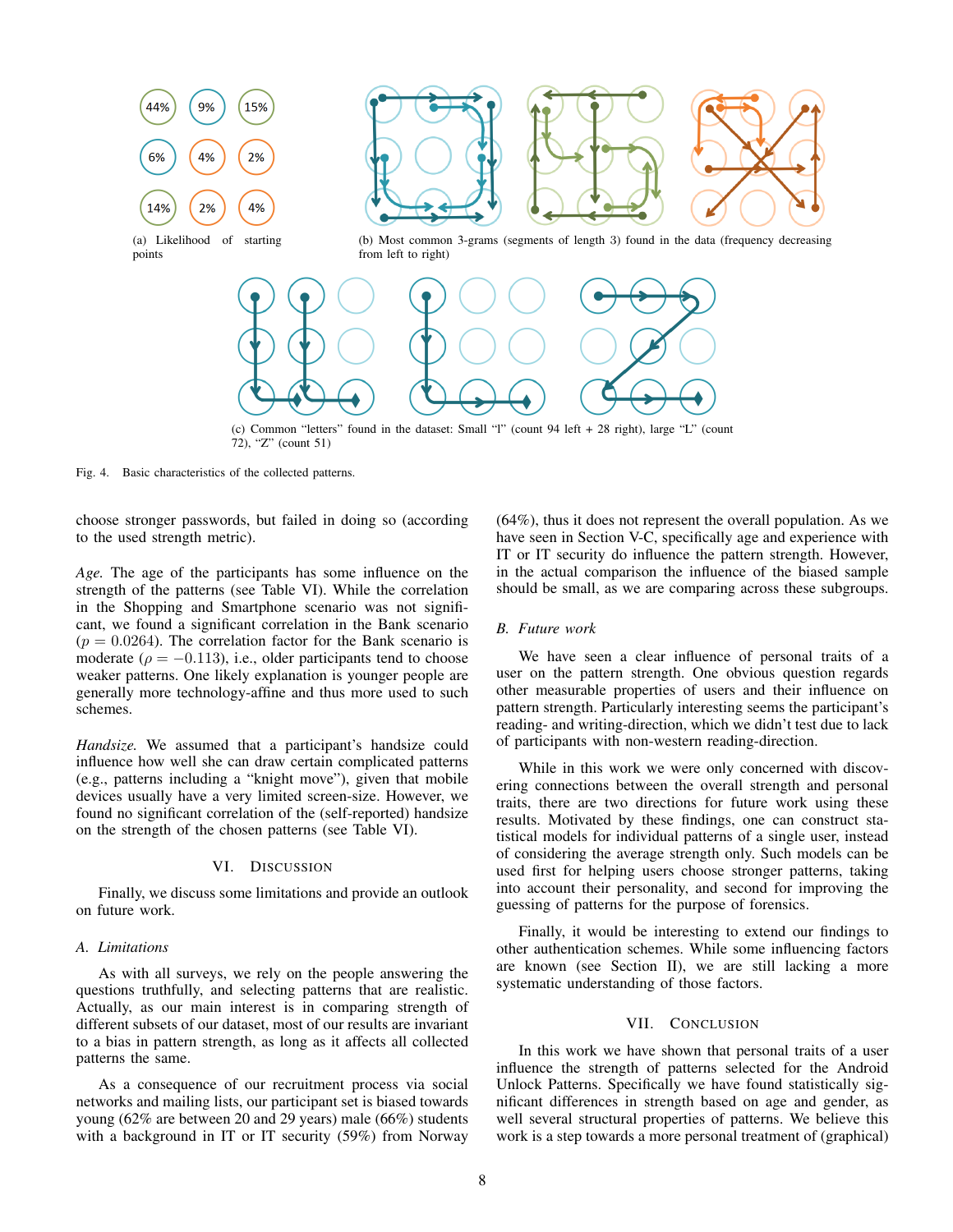password strength, with the potential to offer more useful password advice for users.

#### **REFERENCES**

- [1] P. Andriotis, T. Tryfonas, and G. Oikonomou, "Complexity metrics and user strength perceptions of the pattern-lock graphical authentication method," in *Proc. Human Aspects of Information Security, Privacy, and Trust*. Springer, 2014, pp. 115–126.
- [2] P. Andriotis, T. Tryfonas, G. Oikonomou, and C. Yildiz, "A pilot study on the security of pattern screen-lock methods and soft side channel attacks," in *Proc. ACM Conference on Security and Privacy in Wireless and Mobile Networks (WiSec)*, 2013, pp. 1–6.
- [3] M. Arianezhad, D. Stebila, and B. Mozaffari, "Usability and security of gazebased graphical grid passwords," in *Proc. Financial Cryptography and Data Security Workshop on Usable Security (USec)*. Springer, 2013, pp. 17–33.
- [4] A. J. Aviv, D. Budzitowski, and R. Kuber, "Is bigger better? comparing user-generated passwords on 3x3 vs. 4x4 grid sizes for android's pattern unlock," in *Proc. Annual Computer Security Applications Conference (ACSAC)*, 2015.
- [5] A. J. Aviv, K. Gibson, E. Mossop, M. Blaze, and J. M. Smith, "Smudge attacks on smartphone touch screens," in *Proc. Workshop on Offensive Technology (WOOT)*, 2010.
- [6] A. J. Aviv, B. Sapp, M. Blaze, and J. M. Smith, "Practicality of accelerometer side channels on smartphones," in *Proc. Annual Computer Security Applications Conference (ACSAC)*, 2012.
- [7] A. J. Aviv, J. Maguire, and J. L. Prak, "Analyzing the impact of collection methods and demographics for android's pattern unlock," in *Proc. Workshop on Usable Security (USEC)*. Internet Society, 2016.
- [8] G. Blonder, "Graphical password," 1996, US Patent 5559961.
- [9] J. Bonneau, "The science of guessing: Analyzing an anonymized corpus of 70 million passwords," in *Proc. IEEE Symposium on Security and Privacy (SP)*, 2012, pp. 538–552.
- [10] J. Bonneau, S. Preibusch, and R. Anderson, "A birthday present every eleven wallets? The security of customer-chosen banking PINs," in *Proc. Financial Cryptography and Data Security*. Springer, 2012, pp. 25–40.
- [11] C. Castelluccia, C. Abdelberi, M. Dürmuth, and D. Perito, "When privacy meets security: Leveraging personal information for password cracking," *CoRR*, vol. abs/1304.6584, 2013. [Online]. Available: http://arxiv.org/abs/1304.6584
- [12] D. Davis, F. Monrose, and M. K. Reiter, "On user choice in graphical password schemes," in *Proc. USENIX Security Symposium*. Usenix, 2004.
- [13] A. De Angeli, L. Coventry, G. Johnson, and K. Renaud, "Is a picture really worth a thousand words? Exploring the feasibility of graphical authentication systems," *Int. J. Hum.-Comput. Stud.*, vol. 63, no. 1-2, pp. 128–152, Jul. 2005.
- [14] A. E. Dirik, N. Memon, and J.-C. Birget, "Modeling user choice in the PassPoints graphical password scheme," in *Proc. Symposium on Usable Privacy and Security (SOUPS)*. ACM, 2007, pp. 20–28.
- [15] P. Dunphy and J. Yan, "Do background images improve draw a secret graphical passwords?" in *Proc. ACM Conference on Computer and Communications Security (CCS)*. ACM, 2007.
- [16] S. Egelman, S. Jain, R. S. Portnoff, K. Liao, S. Consolvo, and D. Wagner, "Are you ready to lock?" in *Proc. ACM Conference on Computer and Communications Security (CCS)*. ACM, 2014.
- [17] M. Harbach, E. von Zezschwitz, A. Fichtner, A. D. Luca, and M. Smith, "It's a hard lock life: A field study of smartphone (un)locking behavior and risk perception," in *Proc. Symposium On Usable Privacy and Security (SOUPS 2014)*. USENIX Association, 2014.
- [18] C. Hardyck and L. F. Petrinovich, "Left-handedness," *Psychol. Bull.*, vol. 84, no. 3, pp. 385–404, may 1977.
- [19] I. Jermyn, A. Mayer, F. Monrose, M. K. Reiter, and A. D. Rubin, "The Design and Analysis of Graphical Passwords," in *Proc. USENIX Security Symposium*, 1999.
- [20] D. V. Klein, "Foiling the cracker: A survey of, and improvements to, password security," *Proc. USENIX Security Workshop*, 1990.
- [21] Y. Song, G. Cho, S. Oh, H. Kim, and J. H. Huh, "On the effectiveness of pattern lock strength meters: Measuring the strength of real world pattern locks," in *Proc. Annual ACM Conference on Human Factors in Computing Systems (CHI)*, 2015.
- [22] C. Sun, Y. Wang, and J. Zheng, "Dissecting pattern unlock: The effect of pattern strength meter on pattern selection," *Journal of Information Security and Applications*, vol. 19, no. 4–5, pp. 308–320, Nov. 2014.
- [23] H. Tao and C. Adams, "Pass-Go: A Proposal to Improve the Usability of Graphical Passwords," *International Journal of Network Security*, vol. 7, no. 2, pp. 273–292, 2008.
- [24] J. Thorpe and P. C. Van, "Graphical dictionaries and the memorable space of graphical passwords," in *Proc. USENIX Security Symposium*. Usenix, 2004.
- [25] ——, "Human-Seeded attacks and exploiting Hot-Spots in graphical passwords," in *Proc. USENIX Security Symposium*. Usenix, 2007.
- [26] S. Uellenbeck, M. Dürmuth, C. Wolf, and T. Holz, "Quantifying the security of graphical passwords: The case of android unlock patterns," in *Proc. ACM Conference on Computer & Communications Security (CCS)*. ACM, 2013, pp. 161–172.
- [27] D. Van Bruggen, S. Liu, M. Kajzer, A. Striegel, C. R. Crowell, and J. D'Arcy, "Modifying smartphone user locking behavior," in *Proc. Ninth Symposium on Usable Privacy and Security (SOUPS)*. ACM, 2013.
- [28] E. von Zezschwitz, P. Dunphy, and A. D. Luca, "Patterns in the wild: A field study of the usability of pattern and pin-based authentication on mobile devices," in *Proc. International Conference on Human-computer Interaction with Mobile Devices and Services (MobileHCI)*, 2013.
- [29] S. Wiedenbeck, J.-C. Birget, A. B. J. Waters, and N. Memon, "Authentication using graphical passwords: Basic results," in *Proc. International Conference on Human-Computer Interaction (HCI International)*, 2005.
- [30] S. Wiedenbeck, J. Waters, J.-C. Birget, A. Brodskiy, and N. Memon, "Authentication using graphical passwords: effects of tolerance and image choice," in *Proc. Symposium on Usable Privacy and Security (SOUPS)*. ACM, 2005, pp. 1–12.
- [31] ——, "PassPoints: Design and longitudinal evaluation of a graphical password system," *Int. J. Hum. Comput. Stud.*, vol. 63, no. 1-2, pp. 102–127, Jul. 2005.
- [32] Z. Zhao, G.-J. Ahn, J.-J. Seo, and H. Hu, "On the security of picture gesture authentication," in *Proc. USENIX Security Sympsosium*, 2013.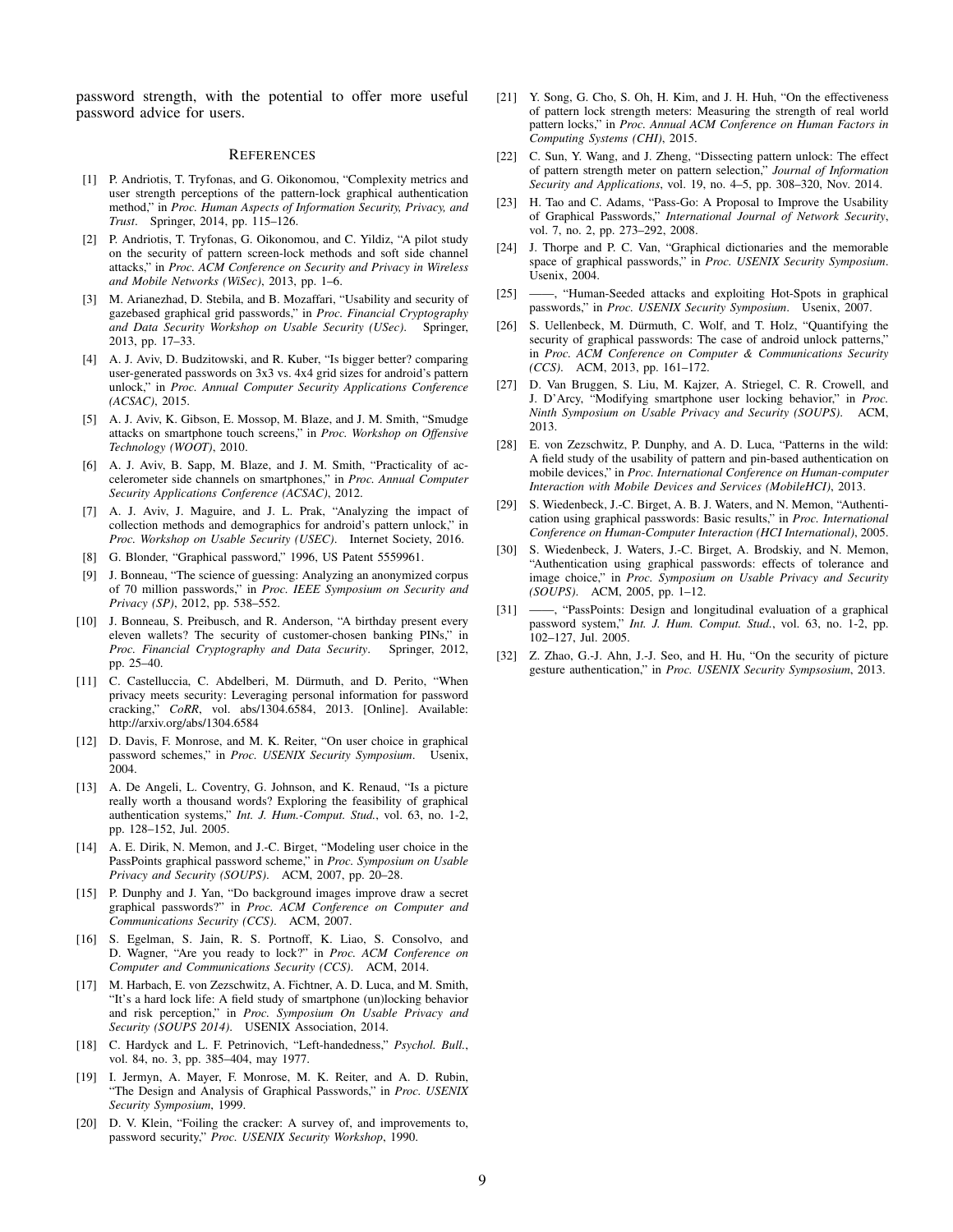# APPENDIX



Fig. 5. Study design – Introduction